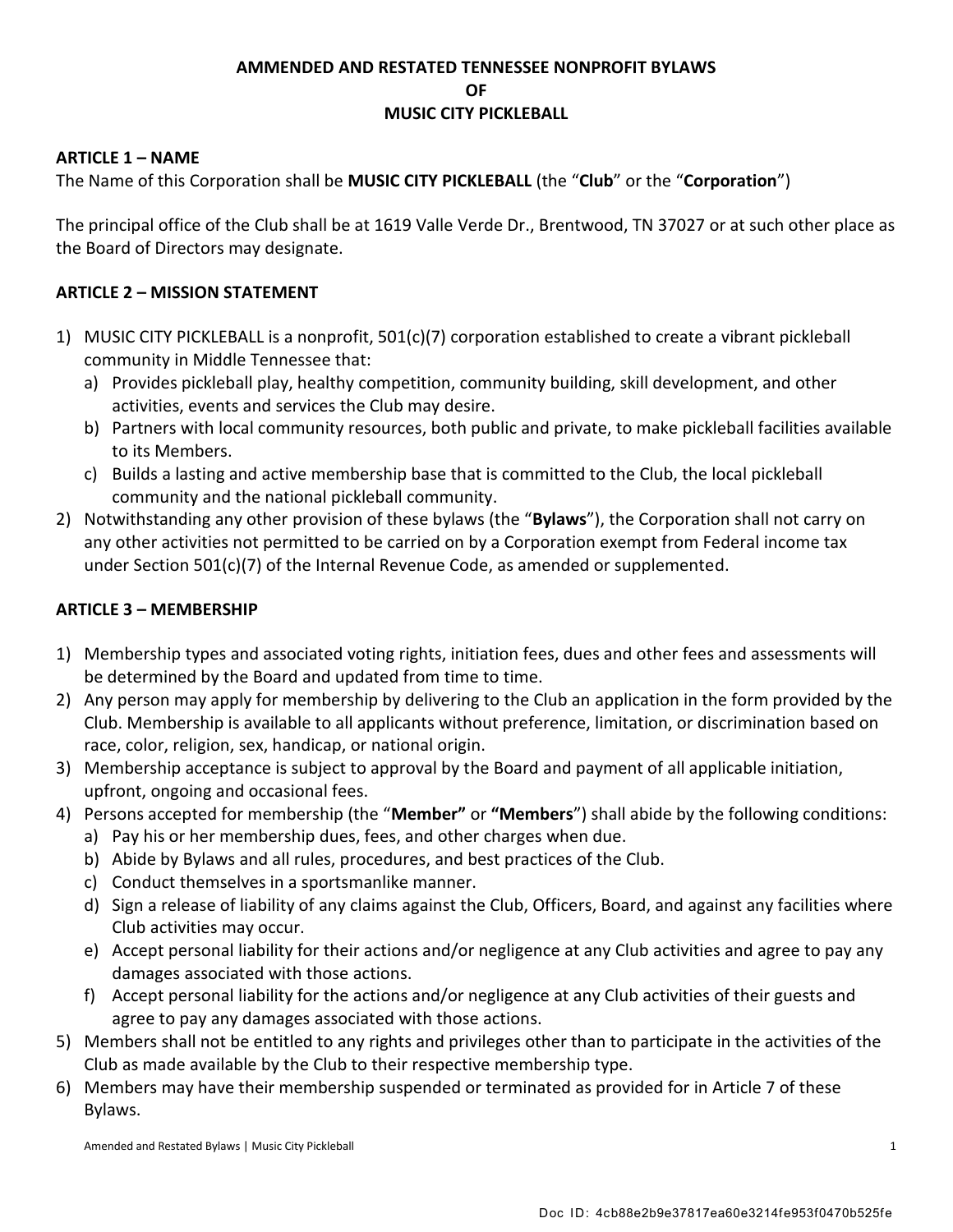- 7) Each Member in good standing shall have one vote on each matter submitted to a vote of the Members.
- 8) Members that are not in good standing or have been suspended/terminated as provided for in Article 7 of these Bylaws may not vote on matters requiring a Member vote and will be excluded from the calculation of a quorum in such vote.

## **ARTICLE 4 – Board of Directors**

- 1) The Club shall be administered by a Board of Directors (the "**Board**" or "**Directors**") consisting of at least three (3) Members and not more than fifteen (15) Members.
- 2) All Directors shall serve without compensation or reward. This shall not exclude Directors from providing products or services for a fee, outside their direct Board responsibilities, provided that they are approved per Article 8 of these Bylaws.
- 3) No two Directors related by blood or marriage/domestic partnership within the second degree of consanguinity or affinity may serve on the Board at the same time.
- 4) The Board shall have a President, Treasurer, and Secretary. Each will be considered an officer of the Club (the "**Officers**") and shall have duties as follows:
	- a) President
		- i) The President is the Chief Executive Officer of the Club and the Chairman of the Board and shall preside at all meetings of the Board of Directors.
		- ii) Serve as an ex officio member of all committees.
		- iii) Sign and execute all contracts in the name of the Club when authorized to do so by the Board; appoint and discharge agents and employees or delegate the duty as he may elect; and shall have general supervision over the management of all affairs of the Club.
	- b) Secretary
		- i) Shall record all votes and minutes of all proceedings in a book to be kept for that purpose.
		- ii) In concert with the President shall make the arrangements for all meetings.
		- iii) Send notices of all meetings to the Directors and, as appropriate, the Members.
		- iv) Maintain all records of the Club.
		- v) Shall be responsible for the issuance of membership applications, their storage and the maintenance of their currency.
	- c) c. Treasurer
		- i) Maintain a complete and accurate report of the finance of the Club, in accordance with generally accepted accounting principles, for the benefit of the Board.
		- ii) Be responsible for billing and collection of all member fees and other receivables.
		- iii) Be responsible for payments to suppliers and making deposits to the Club's accounts.
		- iv) Be responsible for preparing or supervising the preparation of year-end tax statements.
		- v) Prepare the annual budget of the Club and submit it to the Board for approval.
- 5) New Officers will be elected by a majority vote of the Board, from time to time, as required to fill vacant Officer positions.
- 6) At-large members of the Board will be elected by a majority vote of the Board, from time to time, as required to fill vacant at-large Directors or to add new at-large Directors.
- 7) The Officers and at-large Members shall collectively comprise the Board of the Club.
- 8) Each Director (both at-large members and Officers) in good standing shall have one vote on each matter submitted to a vote of the Board.
- 9) All Directors will serve a three (3) year term.
- 10) No Member who is expelled from the Club may act or serve as a Director of the Club.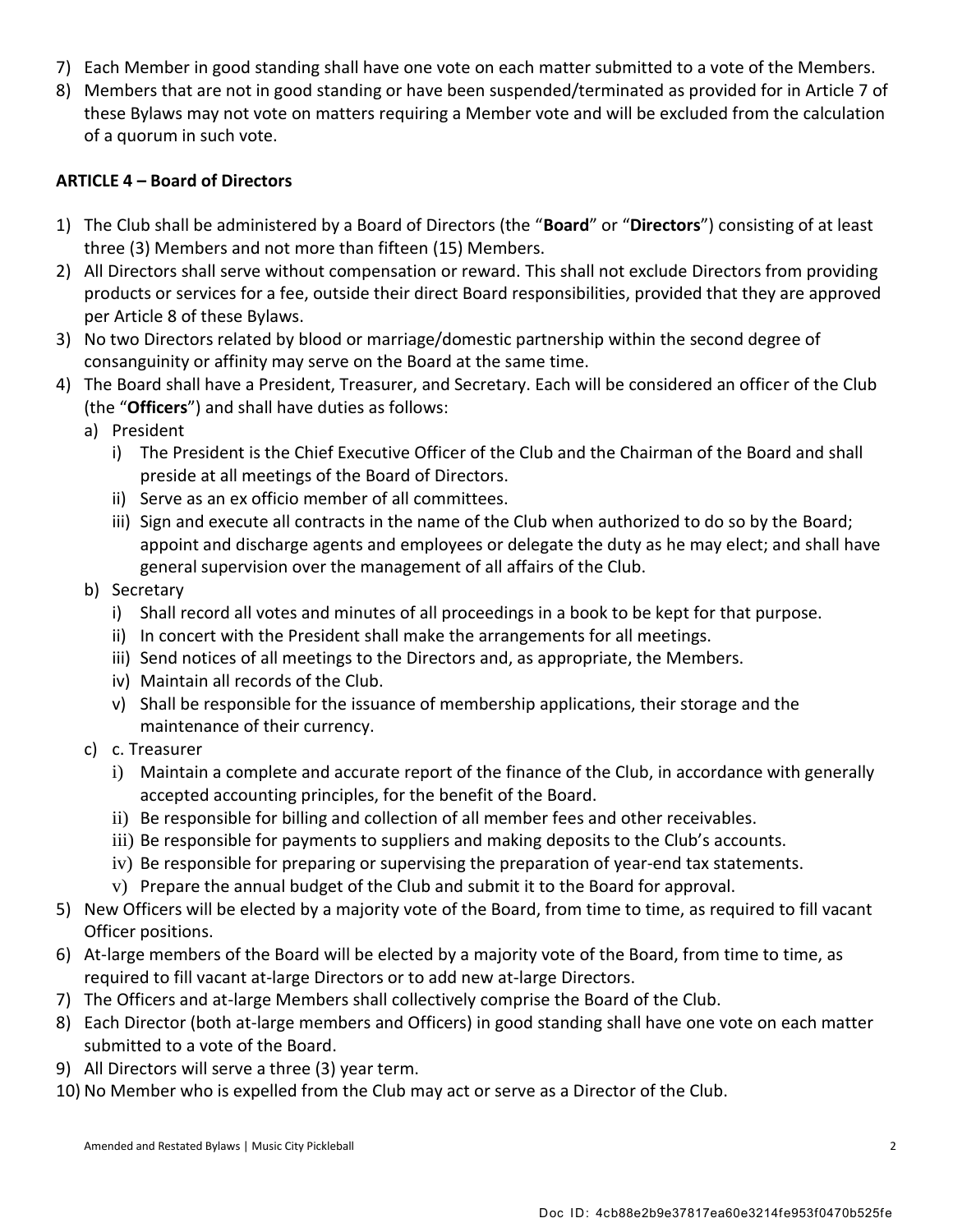- 11) Directors can be removed from office with or without cause by a two-thirds (2/3) vote of the Board; removal by such vote shall be immediate. Each member of the Board must receive written notice of the proposed removal at least ten (10) days in advance of the proposed action and the subject of the action must have the opportunity to present a defense at the Meeting. Voting by proxy shall not be permitted on such questions.
- 12) Directors shall use discretion and good business judgment in discussing the affairs of the Club with third parties and Members.

#### **ARTICLE 5 – CLUB OPERATIONS**

- 1) The affairs of the Club shall be managed by the Board.
- 2) The Board shall have control of and be responsible for the management of the affairs and property of the Club which shall include but be limited to:
	- a) Maintain membership rolls and provide for the collection of dues and other fees.
	- b) Elect Officers as defined in Article 4.
	- c) Establish and maintain committees as needed for the operation of the Club.
	- d) Appoint Members to serve in capacities that the Board believes will be beneficial to the operations of the Club
	- e) Develop and promulgate Rules of Conduct and other appropriate Regulations for Members; and take any action required to enforce the Club's rules and regulations including, but not limited to, suspension and termination of a Member's membership.
	- f) Anything required to operate or wind down/dissolve the Club.
- 3) Meetings of the Board shall be called from time to time as determined by the President.
- 4) A majority of the Directors which includes not less than 2 Officers shall constitute a quorum of the Board.
- 5) The affirmative vote of at least a majority of the Board members present shall be necessary to pass any resolution or authorize any act of the Club, unless otherwise stipulated in these Bylaws.
- 6) Robert's Rules of Order will be the final authority as to parliamentary procedures at all meetings, insofar as they do not conflict with any provisions of the Bylaws.
- 7) Any action required by law to be taken at a meeting of the Board, or any action which may be taken at a meeting of Board, may be taken without a meeting if a consent in writing, setting forth the action so taken, shall be signed by all of the Directors, following notice of the intended action to all Directors.
- 8) Special meetings of the Board may be called by the President; by the majority of the Officers; by the majority of the Board; or by written request signed by 25% or more of Club members indicating the purpose of the special meeting. Special meetings should be specific to issues.
- 9) Notice of meetings will be provided to all Directors at least 5 days prior to any meeting or special meeting of the Board by email or traditional mail.
- 10) It is each Member's responsibility to notify the Board of any changes to their contact information.

## **ARTICLE 6 - INDEMNIFICATION OF DIRECTORS AND OFFICERS**

- 1) In order for the Club to function as a 501(c)(7) corporation in Tennessee, it is necessary to have Officers, a Board of Directors, and other elected and appointed positions, as provided herein.
- 2) To the full extent authorized under the laws of the state of Tennessee, the Club shall indemnify any current and past director, officer, employee, or agent, or former director, officer, employee, or agent of the Corporation (each of the foregoing current or past directors, officers, employees, agents, and persons is referred to in this Article individually as an "**Indemnitee**"), against expenses actually and necessarily incurred by such Indemnitee in connection with the defense of any action, suit, or proceeding in which

Amended and Restated Bylaws | Music City Pickleball 3 3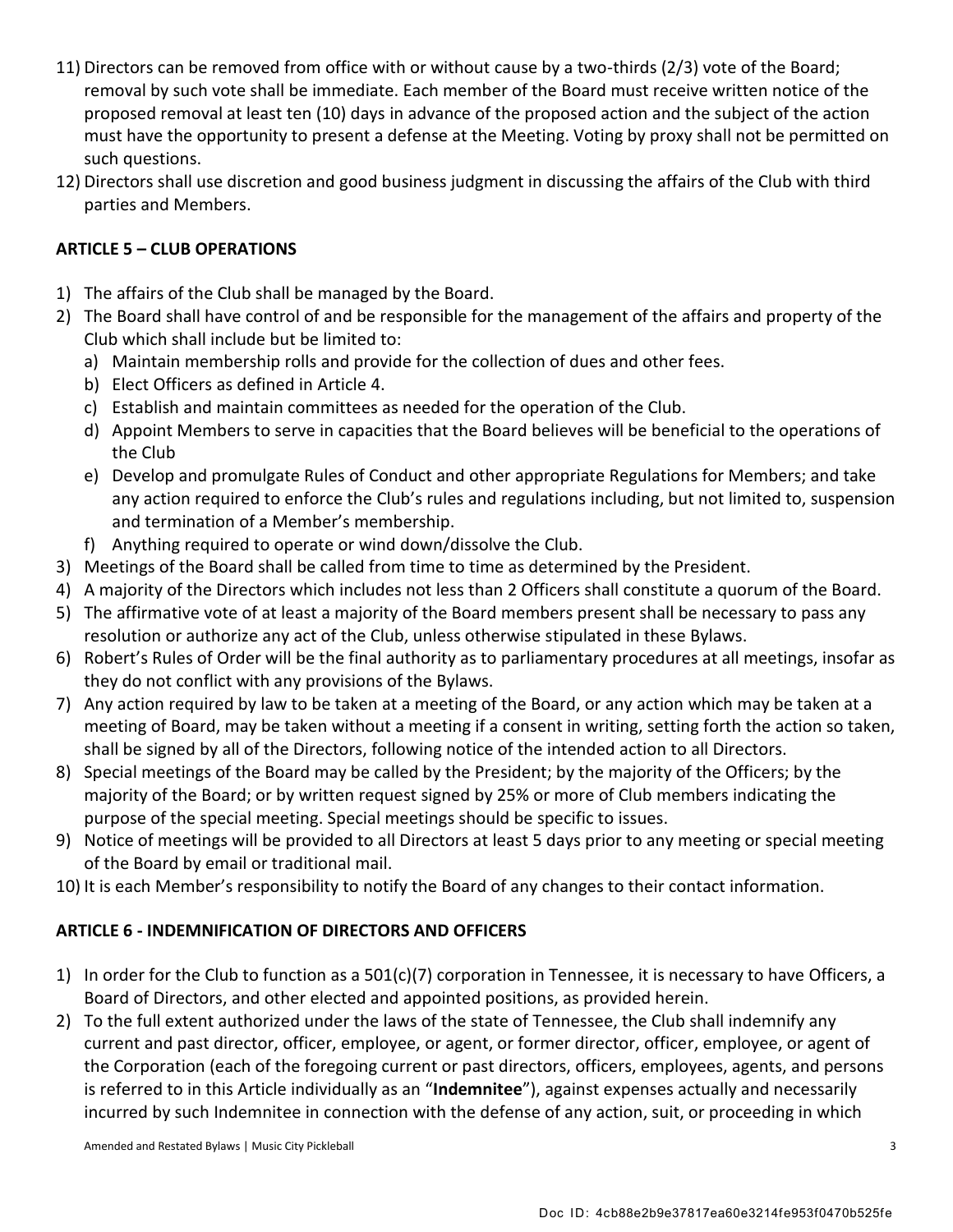that Indemnitee is made a party by reason of being or having been such member, director, officer, employee, or agent, except in relation to matters as to which that Indemnitee shall have been adjudged in such action, suit, or proceeding to be liable for gross negligence in the performance of a duty and/or for a transaction from which the person derives an improper personal benefit. The foregoing indemnification shall not be deemed exclusive of any other rights to which an Indemnitee may be entitled under any bylaw, agreement, resolution of the board of directors, or otherwise.

- 3) The private property of the current and past directors, officers, and employees of the corporation shall be exempt from all debts, obligations and liabilities of the Corporation of any kind whatsoever and directors, officers, and other volunteers of this Corporation shall not be personally liable in that capacity, except in relation to matters as to which that Indemnitee shall have been adjudged in such action, suit, or proceeding to be liable for intentional misconduct in the performance of a duty and/or for a transaction from which the person derives an improper personal benefit. The foregoing indemnification shall not be deemed exclusive of any other rights to which an Indemnitee may be entitled under any bylaw, agreement, resolution of the board of directors, or otherwise.
- 4) If Tennessee law is hereafter changed to mandate or permit further elimination or limitation of the liability of the Indemnitee, then the liability of the Corporation's directors, officers, employees, members and volunteers shall be eliminated or limited to the full extent then permitted.
- 5) Expenses (including reasonable attorneys' fees) incurred in defending a civil or criminal action, suit, or proceeding may be paid by the Club in advance of the final disposition of such action, suit, or proceeding, if authorized by the Board, upon receipt of an undertaking by or on behalf of the Indemnitee to repay such amount if it shall ultimately be determined that such Indemnitee is not entitled to be indemnified hereunder.
- 6) The corporation may purchase and maintain insurance on behalf of any person who is or was an Officer, member of the Board, member, director, officer, employee, or agent against any liability asserted against such person and incurred by such person in any such capacity or arising out of such person's status as such, whether or not the Club would have the power or obligation to indemnify such person against such liability under this Article.

## **ARTICLE 7 – SUSPENSION AND EXPULSION OF MEMBERS**

- 1) Any Member may be suspended or expelled from the Club for cause, violation of these Bylaws, or any rules of the Club, or for conduct prejudicial to the best interests of the Club.
	- a) Except as otherwise provided in this Article 7, such suspension or expulsion shall require a simple majority vote of the Board, provided that a statement of the charges be included in the notice of the Meeting, and that the Member will have had the opportunity to present a defense.
	- b) Voting by proxy shall not be permitted on such questions.
- 2) A Member may voluntarily withdraw from the Club by submitting a request for termination on the Club website at any time or by emailing a Board Member in the event the website is unavailable. A Member's voluntary withdrawal shall not require any approval, provided the member pays their dues in full (dues shall not be pro-rated and no refunds will be provided) through the end of their current billing cycle, owes no other sum to the Club and is otherwise in good standing. Such voluntary termination will take effect immediately, unless otherwise approved by the Board.
- 3) Any member who has failed to pay any sum owed to the Club within sixty (60) days after these sums are due shall be automatically suspended. When a Member fails to pay these sums, or to make appropriate arrangements with the Board of Directors for the payment thereof, within ninety (90) days after the due date, the Member shall be considered as having resigned.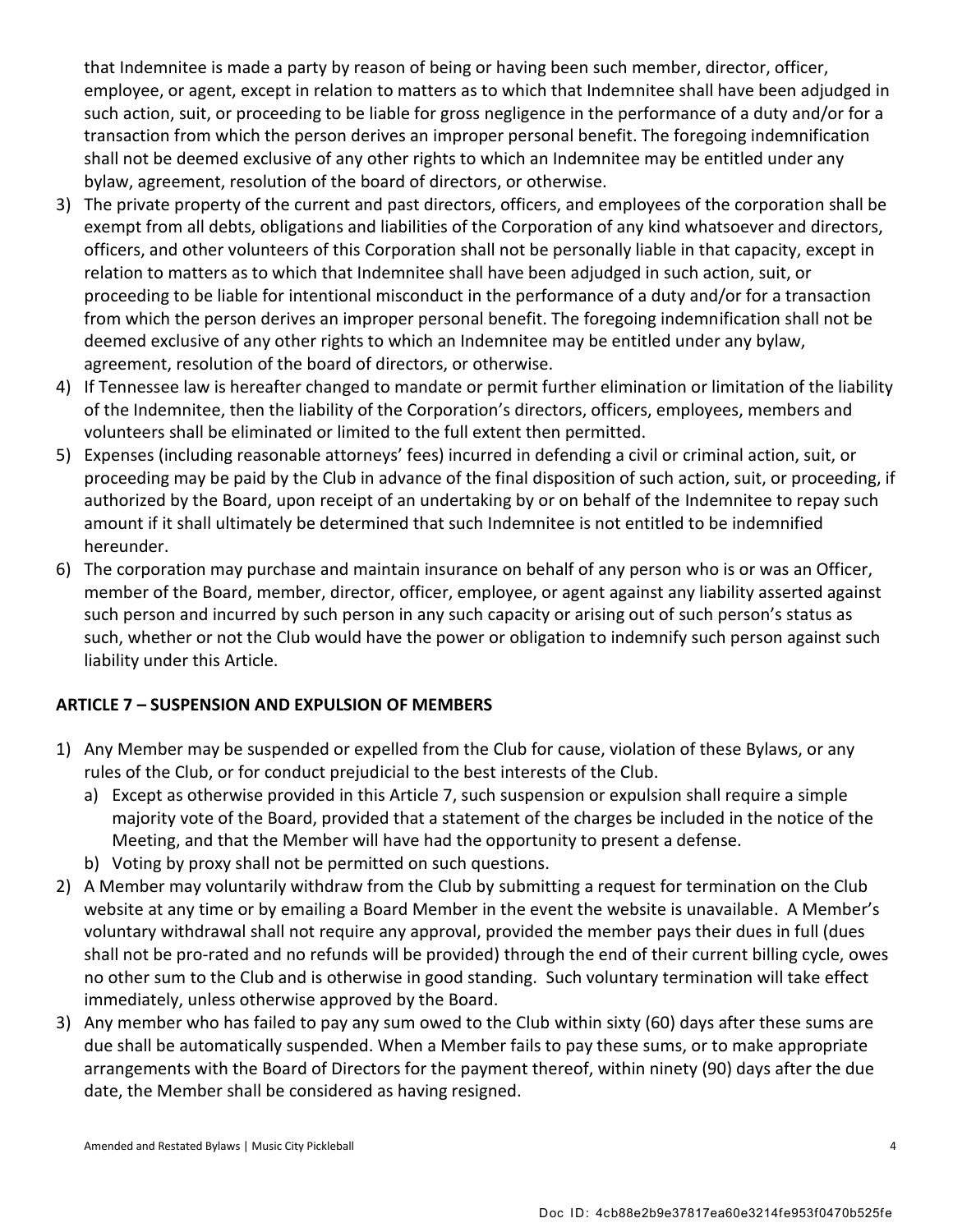- 4) Upon suspension, termination or resignation, Members shall remain liable for those operating expenses, assessments, or personal obligations incurred by the member prior to the date of termination.
- 5) Members on suspension are obligated to continue to pay any dues or fees normally due under the terms of membership in the Club during the suspension period.
- 6) Any Member may have their Club privileges temporarily suspended immediately by agreement of the majority of the Officers. This suspension will remain in effect until the next scheduled Board meeting where it will be voted on by the Board as outlined above.

## **ARTICLE 8 – CLUB ADMINISTRATION**

- 1) The fiscal year of the Club shall be from January 1st to December 31st.
- 2) The Treasurer shall prepare an annual budget that will be sufficient to pay the Club's expected expenses and to maintain the value of the Club's assets.
- 3) The annual budget will be submitted to the Board for its approval each year and shall be subject to change by a majority vote of the Directors at any Meeting.
- 4) The Club shall maintain both an operating account and a capital reserve account.
- 5) The Club's financial transactions shall be authorized in the following manner:
	- a) Operating account transactions:
		- i) Under \$500 By any officer.
		- ii) Over \$500 By majority of the Officers.
		- iii) Over \$1000 By majority of the Board.
	- b) Sale of assets
		- i) Under \$500 By majority of the Officers.
		- ii) Over \$500 By majority of the Board.
	- c) Assumption of debt
		- i) Any amount By majority of the Board.
	- d) Capital reserve account transactions
		- i) Deposits to the capital reserve account By Majority of the Board.
		- ii) Withdrawals or payments from the capital reserve account By 2/3 majority of the Board.
- 6) No Officer or Director may approve a transaction that directly or indirectly involves themselves or any family member.
- 7) Any expenditures over \$1000 or purchase of assets over \$1000 that is payable to a Member or Director directly or indirectly will require the review of competitive bids by the Board prior to approval.
- 8) The net savings or surplus remaining after all operation costs and other expenses have been paid shall remain in the Club's operating account or moved to the capital reserve account as determined by the Board from time to time. The net savings in any event shall not be distributed in any way to the Members or the Board for their individual use.
- 9) Annually the books and accounts shall be audited by a special committee of two (2) Directors (excluding the Treasurer), appointed by the President. The Board may cause an independent audit to be made by an outside auditing firm at any time when in their judgment it is deemed advisable.
- 10) The Club shall carry insurance to protect the Club and the Officers and Board.
- 11) Member and member guest's participation in Club activities and/or use of Club equipment or facilities owned, leased or operated by the Club shall be conducted at the risk of the individual Member, insofar as responsibility for damage resulting from his or her actions or negligence.
- 12) The Officers shall be the sole and final authority in determining whether an individual was negligent.
- 13) The Club will operate a conflict-of-interest policy in compliance with Appendix A of IRS form and other necessary requirements.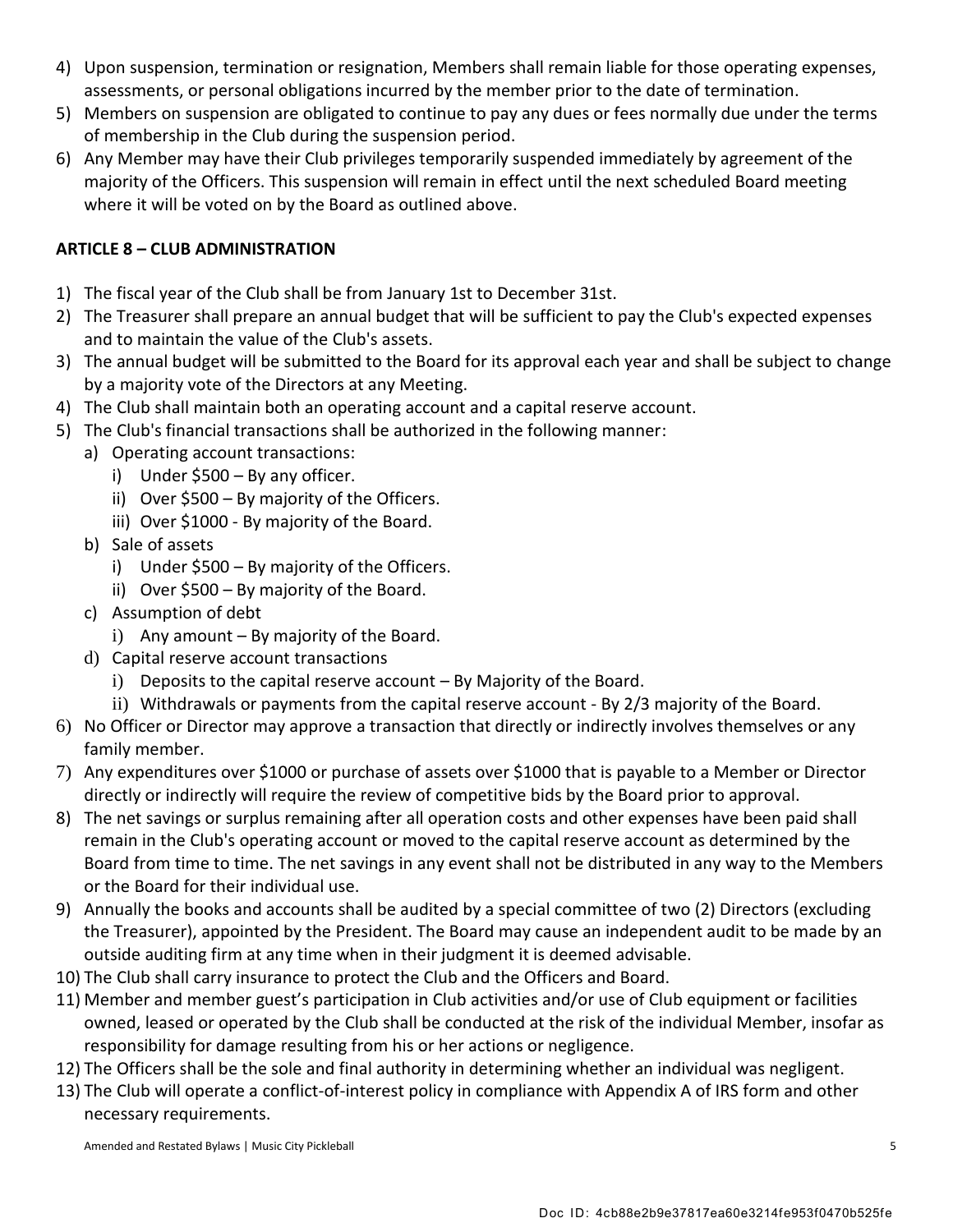#### **ARTICLE 9 – CLUB DISSOLUTION**

- 1) The Club may be dissolved by an affirmative vote of two-thirds (2/3) of the Directors.
- 2) Upon the dissolution of the Club, assets will be distributed for one or more exempt purposes within the meaning of section 501(c)(7) of the Internal Revenue Code of 1986 or the corresponding provision of any future federal tax code.

#### **ARTICLE 10 – REVISIONS**

- 1) The Bylaws may be amended at any regular or special meeting of the Board of Directors.
- 2) Any amendment shall require the affirmative vote of two thirds (2/3) of the Board of Directors, with the exception of any amendment to Article 6, which shall require the unanimous affirmative vote of the Board of Directors.
- 3) Prior written notice, setting forth the proposed amendment or summary of the changes to be effected thereby, shall be given to each member of the Board of Directors within the time and the manner provided for the giving of notice of meetings of the Board of Directors.

[Continued on following page.]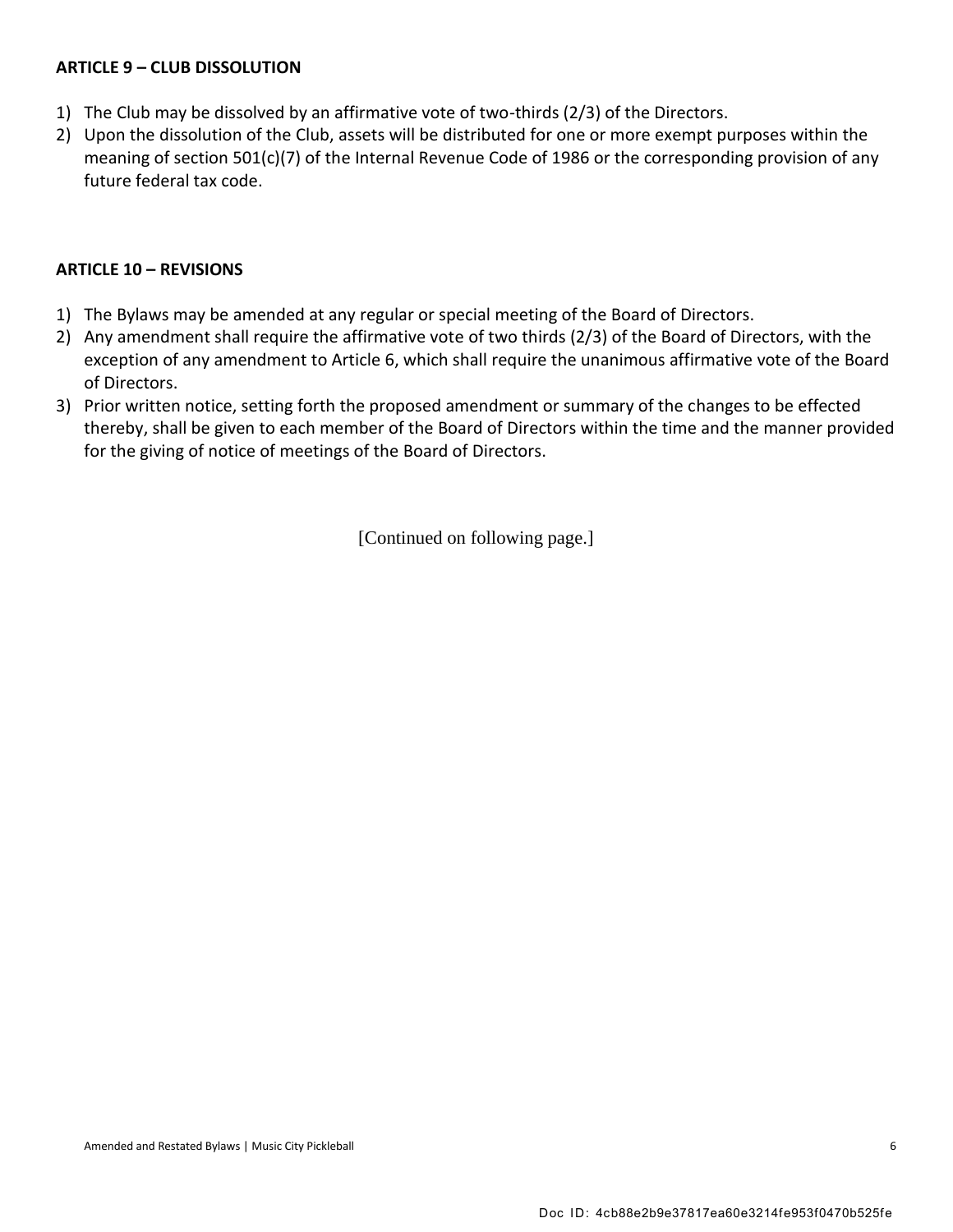#### **ADOPTION OF BYLAWS**

We, the undersigned, are all of the Board Members of this corporation, and we unanimously consent to, and hereby do, adopt and approve the foregoing Bylaws, as the Bylaws of this corporation. These Bylaws amend and replace in its entirety the Bylaws executed on February 2, 2022.

The effective date of these Bylaws shall be May 17, 2022.

| $\frac{1}{1}$<br>Signature                   |  |  |
|----------------------------------------------|--|--|
|                                              |  |  |
| Rick Leach, President                        |  |  |
| John Pizzi<br>Signature                      |  |  |
| John Pizzi, Secretary                        |  |  |
| amill fired<br>Signature                     |  |  |
| Ann Cornwall, Treasurer                      |  |  |
| Alisha Russell<br>Signature                  |  |  |
| Alisha Russell, Board Member                 |  |  |
| Stephen Brich<br>Signature _______           |  |  |
| Stephen Grich, Board Member                  |  |  |
| Signature Signature                          |  |  |
| Woody Bibb, Board Member                     |  |  |
| Cym<br>Signature                             |  |  |
| Christy Moberly, Board Member                |  |  |
| MArk A. Gasaway<br>Signature _______________ |  |  |

Mark Gasaway, Board Member

Amended and Restated Bylaws | Music City Pickleball 7 7 American control of the Security Pickleball 7 7 Amended and Restated Bylaws | Music City Pickleball 7 American control of the Security Pickleball 7 American control o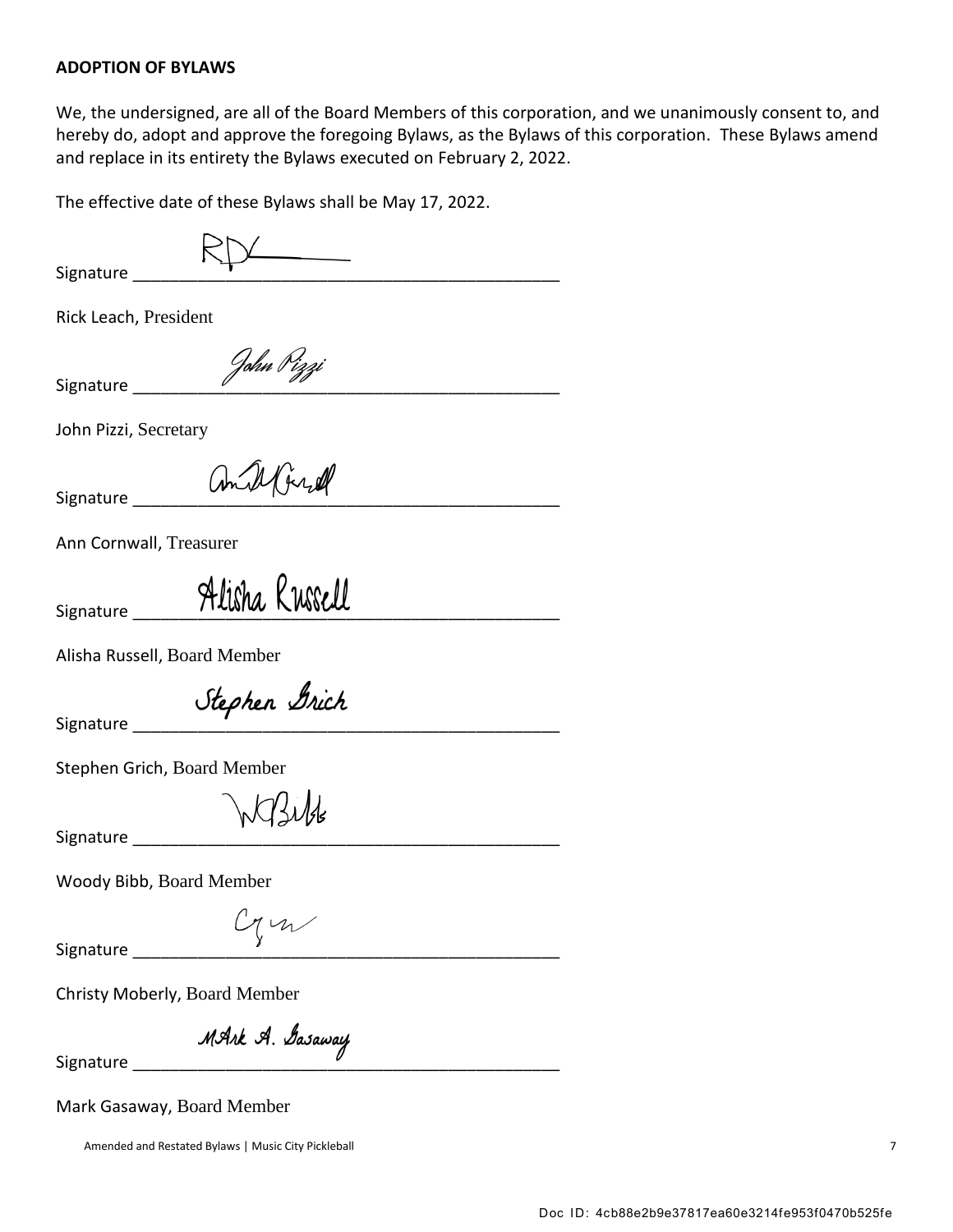# **V** HELLOSIGN

| <b>TITLE</b>                   | <b>Bylaw Amendment</b>                   |
|--------------------------------|------------------------------------------|
| <b>FILE NAME</b>               | Bylaws-MCP-2022-05-17.docx               |
| <b>DOCUMENT ID</b>             | 4cb88e2b9e37817ea60e3214fe953f0470b525fe |
| <b>AUDIT TRAIL DATE FORMAT</b> | MM / DD / YYYY                           |
| <b>STATUS</b>                  | • Signed                                 |

# Document History

| SENT          | 05 / 17 / 2022<br>19:16:28 UTC | Sent for signature to Rick Leach (rick.leach@gmail.com), Ann<br>Cornwall (anncornwall@gmail.com), Alisha Russell<br>(alisha@toptierpools.net), Christy Moberly<br>(moberly.cm@gmail.com), Stephen Grich<br>(grichstephen@gmail.com), Woody Bibb (woodybibb@gmail.com)<br>and Mark Gasaway (razor11@bellsouth.net) from<br>johnpizzi@gmail.com<br>IP: 98.193.195.239 |
|---------------|--------------------------------|---------------------------------------------------------------------------------------------------------------------------------------------------------------------------------------------------------------------------------------------------------------------------------------------------------------------------------------------------------------------|
| 0)            | 05 / 17 / 2022                 | Viewed by Rick Leach (rick.leach@gmail.com)                                                                                                                                                                                                                                                                                                                         |
| VIEWED        | 19:19:30 UTC                   | IP: 76.22.229.102                                                                                                                                                                                                                                                                                                                                                   |
| (O)           | 05 / 17 / 2022                 | Viewed by Woody Bibb (woodybibb@gmail.com)                                                                                                                                                                                                                                                                                                                          |
| VIEWED        | 19:21:28 UTC                   | IP: 174.212.115.253                                                                                                                                                                                                                                                                                                                                                 |
| <b>SIGNED</b> | 05 / 17 / 2022<br>19:21:38 UTC | Signed by Rick Leach (rick.leach@gmail.com)<br>IP: 76.22.229.102                                                                                                                                                                                                                                                                                                    |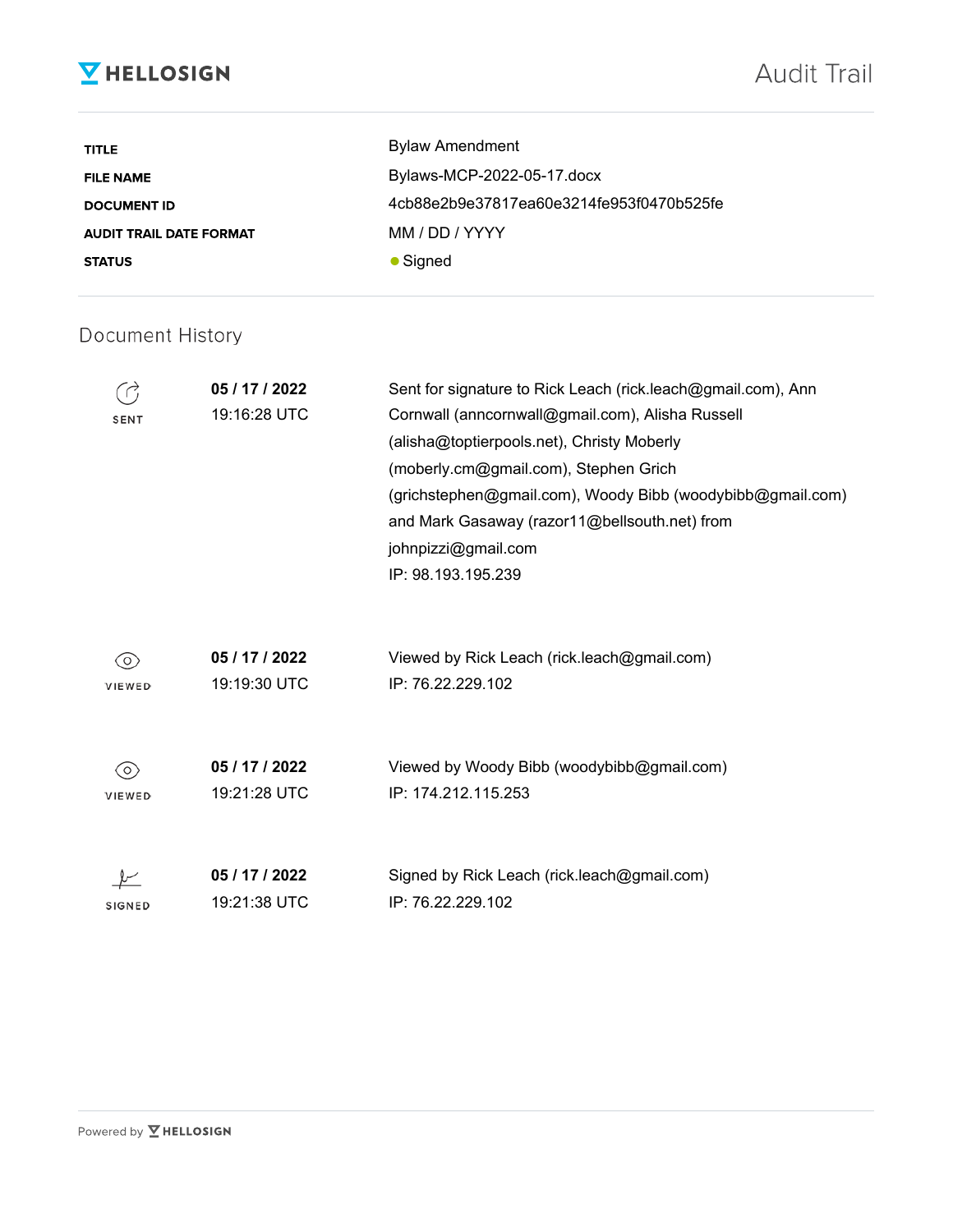# **V** HELLOSIGN

| <b>TITLE</b>                   | <b>Bylaw Amendment</b>                   |
|--------------------------------|------------------------------------------|
| <b>FILE NAME</b>               | Bylaws-MCP-2022-05-17.docx               |
| <b>DOCUMENT ID</b>             | 4cb88e2b9e37817ea60e3214fe953f0470b525fe |
| <b>AUDIT TRAIL DATE FORMAT</b> | MM / DD / YYYY                           |
| <b>STATUS</b>                  | $\bullet$ Signed                         |

# Document History

| <b>SIGNED</b>     | 05 / 17 / 2022<br>19:22:02 UTC | Signed by Woody Bibb (woodybibb@gmail.com)<br>IP: 174.212.115.253     |
|-------------------|--------------------------------|-----------------------------------------------------------------------|
| $\circ$<br>VIEWED | 05 / 17 / 2022<br>19:24:10 UTC | Viewed by Stephen Grich (grichstephen@gmail.com)<br>IP: 69.225.48.236 |
| SIGNED            | 05 / 17 / 2022<br>19:24:19 UTC | Signed by Stephen Grich (grichstephen@gmail.com)<br>IP: 69.225.48.236 |
| O)<br>VIEWED      | 05 / 17 / 2022<br>19:27:01 UTC | Viewed by Ann Cornwall (anncornwall@gmail.com)<br>IP: 174.211.104.123 |
| SIGNED            | 05 / 17 / 2022<br>19:29:55 UTC | Signed by Ann Cornwall (anncornwall@gmail.com)<br>IP: 174.211.104.123 |
| <b>VIEWED</b>     | 05 / 17 / 2022<br>19:56:28 UTC | Viewed by Christy Moberly (moberly.cm@gmail.com)<br>IP: 76.22.234.159 |